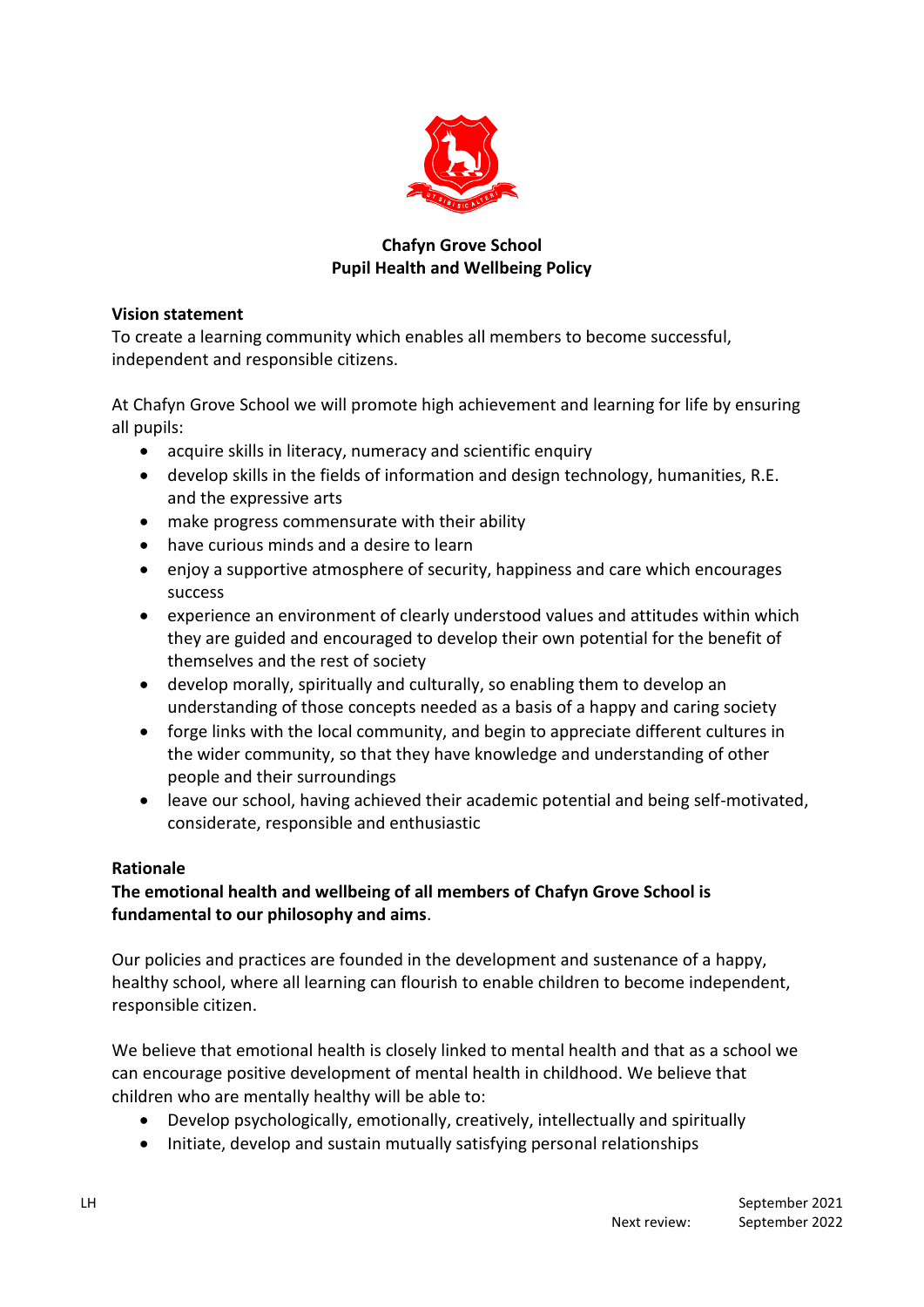- Use and enjoy solitude
- Become aware of others and empathise with them
- Play and learn
- Develop a sense of right and wrong
- Face challenges, resolve issues and setbacks and learn from them

#### **Aim**

That children in our school will develop the self-esteem, awareness and self-confidence to play an active part in school life, and be valued and valuable members of their communities, now and throughout their lives.

## **Curriculum organisation**

Emotional health and wellbeing cover the spectrum of activities in school and the range of educational and health/ welfare agencies who support our children. Our school is proactive in its approach and welcomes opportunities to promote emotional health and wellbeing through the formal and informal curriculum.

Staff use a variety of methods for ensuring sound emotional health and wellbeing for children. These complement and reflect the overall aims and philosophy of the school. Our approach includes:

- Mindfulness sessions (whole year groups and class) embedded into the curriculum.
- Yearly Wellbeing Weeks, which include outside speakers, and themes such as Failure to Succeed and Resilience
- Codes of conduct, developed from our school moto
- Clearly identified rewards and sanctions, understood by all
- Rewards for positive behaviour and achievement
- Setting appropriately challenging tasks
- Providing a forum for listening and talking, e.g. using circle time as a tool for personal, social and health education and citizenship, bushcraft, school council, Mini Eights
- Encouraging co-operation and collaboration such as Chafyn Champs and The Chafyn Challenges.
- Developing social competence Encouraging and developing coping strategies and resilience
- Termly first aid lessons
- Specific talks eg. age appropriate period talks for the girls
- 2 fully trained ESLA assistants one in Pre prep and one in the prep school
- Specialised NLP practitioner who works with every child for half a term.
- Using Restorative Justice to deal with difficult situations amongst peers.

The school places emphasis on problem-solving, positive self-assessment, time for reflection, quality feedback and encouragement to participate in school and community events. A range of extra-curricular opportunities exist for children that enable them to extend interests and talents beyond the classroom.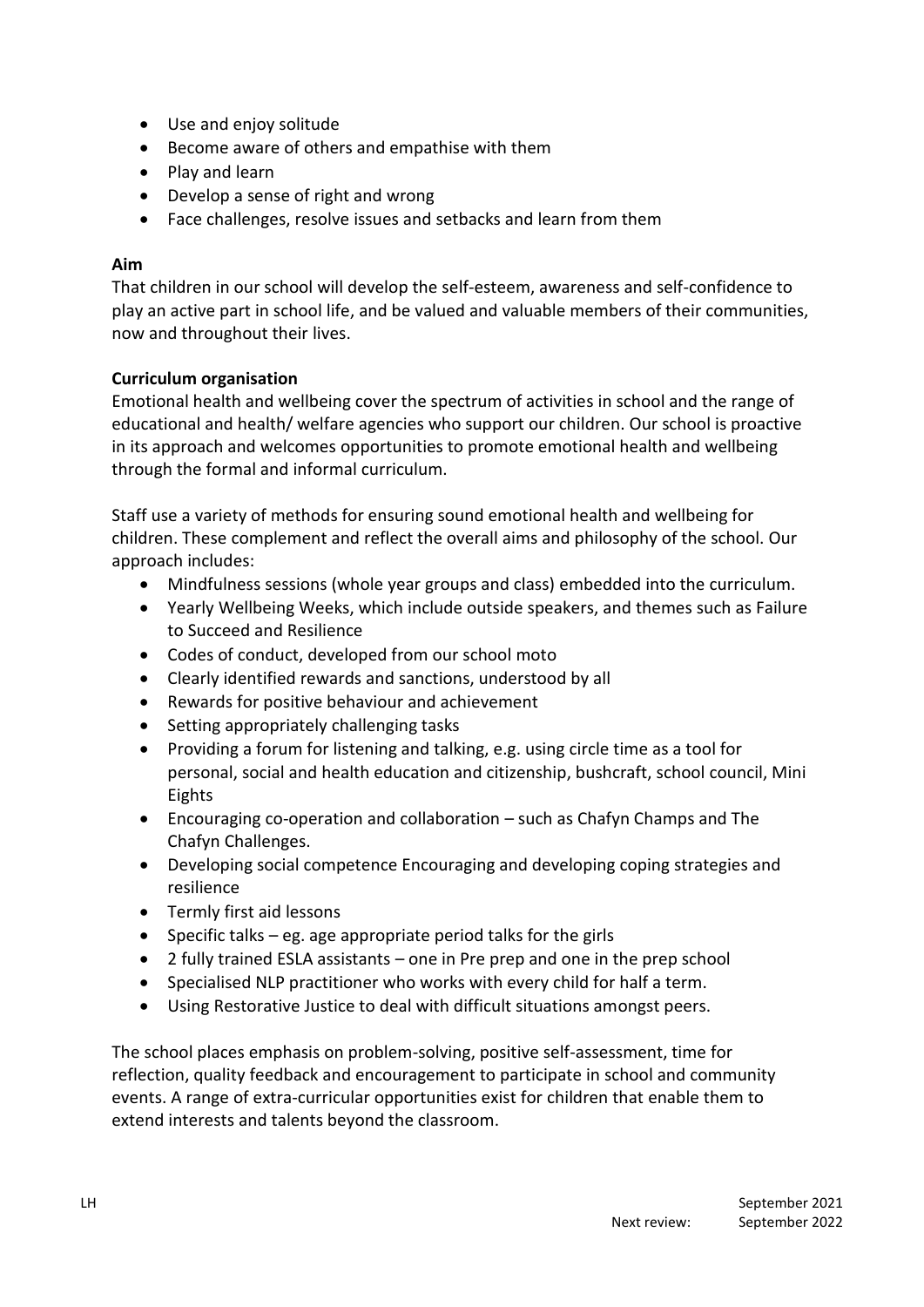The delivery of personal, social, health and economic education is fundamental to our promotion of emotional health. Through the planned programmes and informal curriculum, opportunities exist to explore issues appropriate to children's ages and stages of development. The head of PSHEE and teaching staff deal sensitively with these issues and differentiate according to the varying needs of the children in their care.

Children are grouped in a variety of ways to promote the achievement of their best. In the classroom, there are opportunities for children to work in both friendship and ability groups, including setting arrangements for numeracy, and within the form structure. Regular review of setting arrangements helps to ensure that children gain maximum benefit. Where any change of set groups is proposed, parents are notified in advance and given opportunity to discuss the change.

We see parental involvement as a vital part of emotional health. Regular opportunities exist to promote partnership with parents, including:

- New parents evening in September- a chance to find out about tutors in a more informal setting
- Parents' Evenings across the year
- Open door policy
- Parent reps meetings once a term
- Staff/parent drinks parties
- The Friends of Chafyn Grove School
- Talks from outside agencies
- Whole school events (usually for charity)

## **The Health Centre**

The Health Centre at Chafyn is run and maintained by staff who are well qualified to administer first aid, administer prescribed medicines, manage the ongoing health considerations of the children, and look after the physical and mental health of the children. The worry box is kept here, and regularly checked by the health team.

The centre comprises of an office and a 'rest and recuperation' room for the children.

## **Pastoral organisation for pupils**

We pride ourselves on the exceptional care that is given to all pupils at Chafyn Grove. Our methods include:

- Recognising and responding positively to a child's emotional and/ or behavioural needs
- Communicating with parents positively and realistically to create a partnership approach to children's emotional health and wellbeing
- Liaising with appropriate agencies to enlist advice and/or support
- Highly effective Teaching Assistant Support

Alongside the high quality in class pastoral support, we have a skilled and committed specialist Teaching Assistants who work together to support individuals and groups throughout the school.